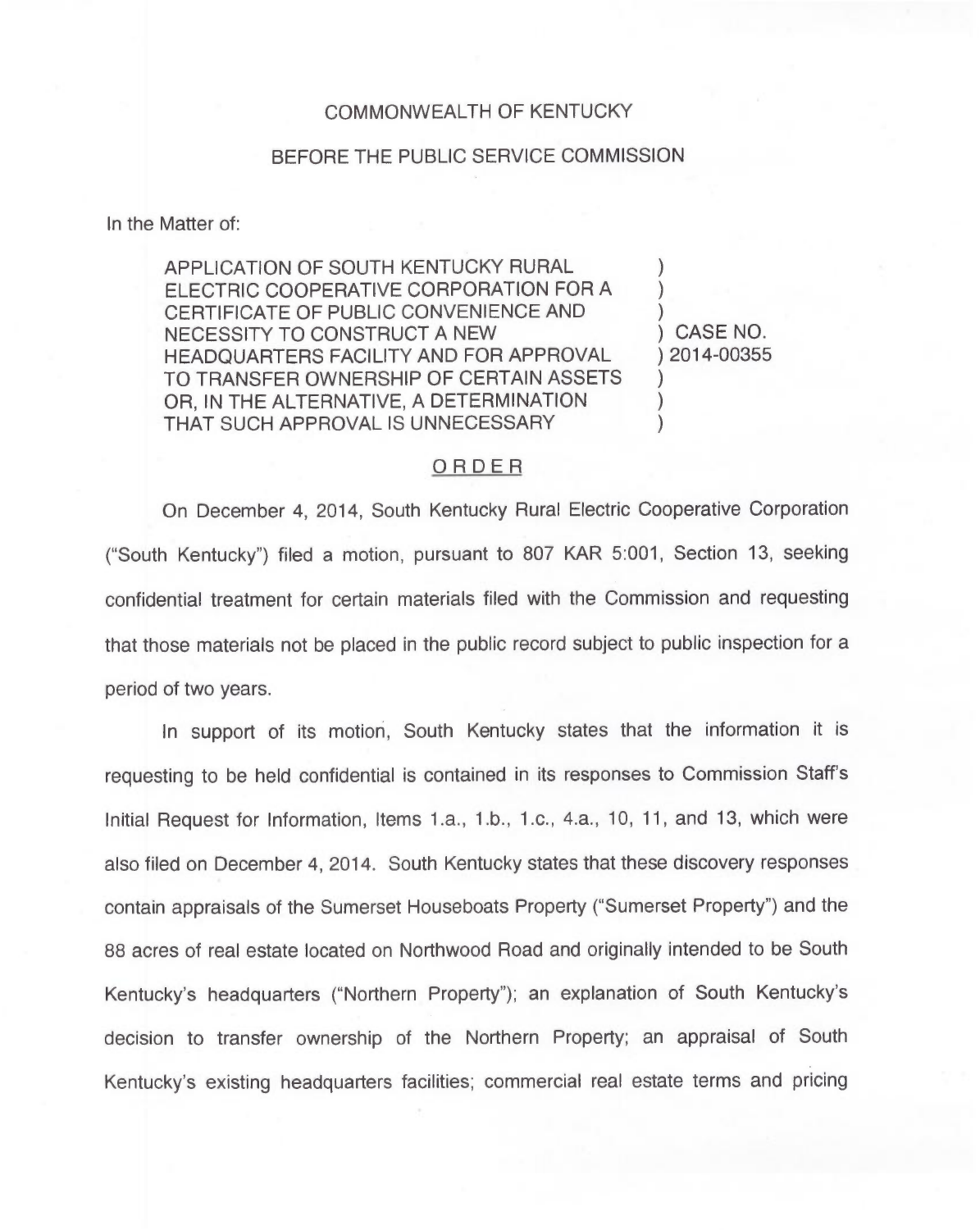details related to the Sumerset Property and the Northern Property as well as detailed, line-item estimations for various construction costs related to the proposed headquarters project; and certain value estimations related to the Sumerset Property.

South Kentucky maintains that the information sought to be treated as confidential contains proprietary and commercially sensitive information that is retained by South Kentucky on a need-to-know basis and is not publically available. South Kentucky asserts that the information, if disclosed, would give potential bidders, contractors, vendors, and competitors of South Kentucky a business advantage in the course of ongoing and future negotiations to procure real estate and construction services and materials. South Kentucky further asserts that disclosure of the information sought to be protected would likely increase costs to South Kentucky and ultimately South Kentucky's'customers.

Having carefully considered the motion and the materials at issue, the Commission finds that the materials for which South Kentucky seeks confidential treatment meet the criteria for confidential treatment and are exempted from public disclosure pursuant to KRS 278.878(1)(c). The Commission finds that the materials for which South Kentucky seeks confidential treatment should not be placed in the public record or made available for public inspection until such time as the real estate transactions have closed and until such time as the construction costs become final, rather than the two years as requested by South Kentucky.

IT IS THEREFORE ORDERED that:

1. South Kentucky's motion for confidential protection is granted to the extent that the information identified herein will not be publicly disclosed at this time.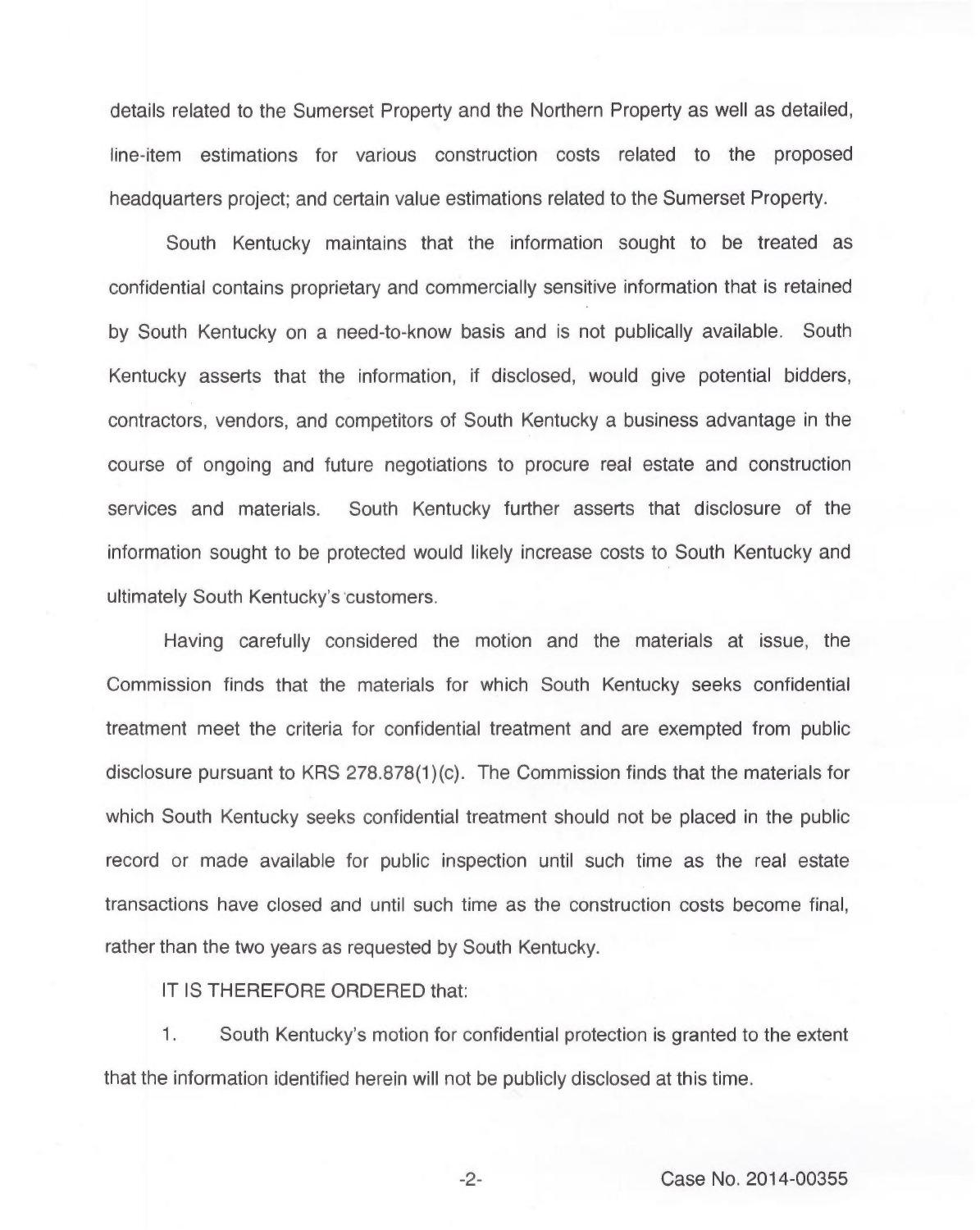2. South Kentucky's request to keep the information identified herein out of the public record and not be subject to public inspection for a period of two years is denied.

3. The materials for which South Kentucky seeks confidential treatment shall not be placed in the public record or made available for public inspection until such time as the real estate transactions have closed and until such time as the construction costs become final. Within five days from each of the dates of the closing of the real estate transactions and the date when the construction costs become final, South Kentucky shall submit written notification to the Commission, advising either that the materials discussed herein no longer qualify for confidential treatment or requesting that the materials continue to be treated as confidential and demonstrating that the materials still fall within the exclusions established in KRS 61.878.

4. If South Kentucky objects to the time limits that the Commission has placed on the confidential treatment for the materials in question, it must seek either rehearing pursuant to KRS 278.400 or judicial review of this Order pursuant to KRS 278.410. Failure to exercise either of these statutory rights will be deemed as agreement with the Commission's determination of the period for which the materials are afforded confidential treatment and will require South Kentucky to demonstrate a change in circumstances in any subsequent motion for continued confidential treatment of the materials in question after the end of the period set forth in ordering paragraph 3 of this Order.

5. Use of the materials in question in any Commission proceeding shall be in compliance with 807 KAR 5:001, Section 13(9).

-3- Case No. 2014-00355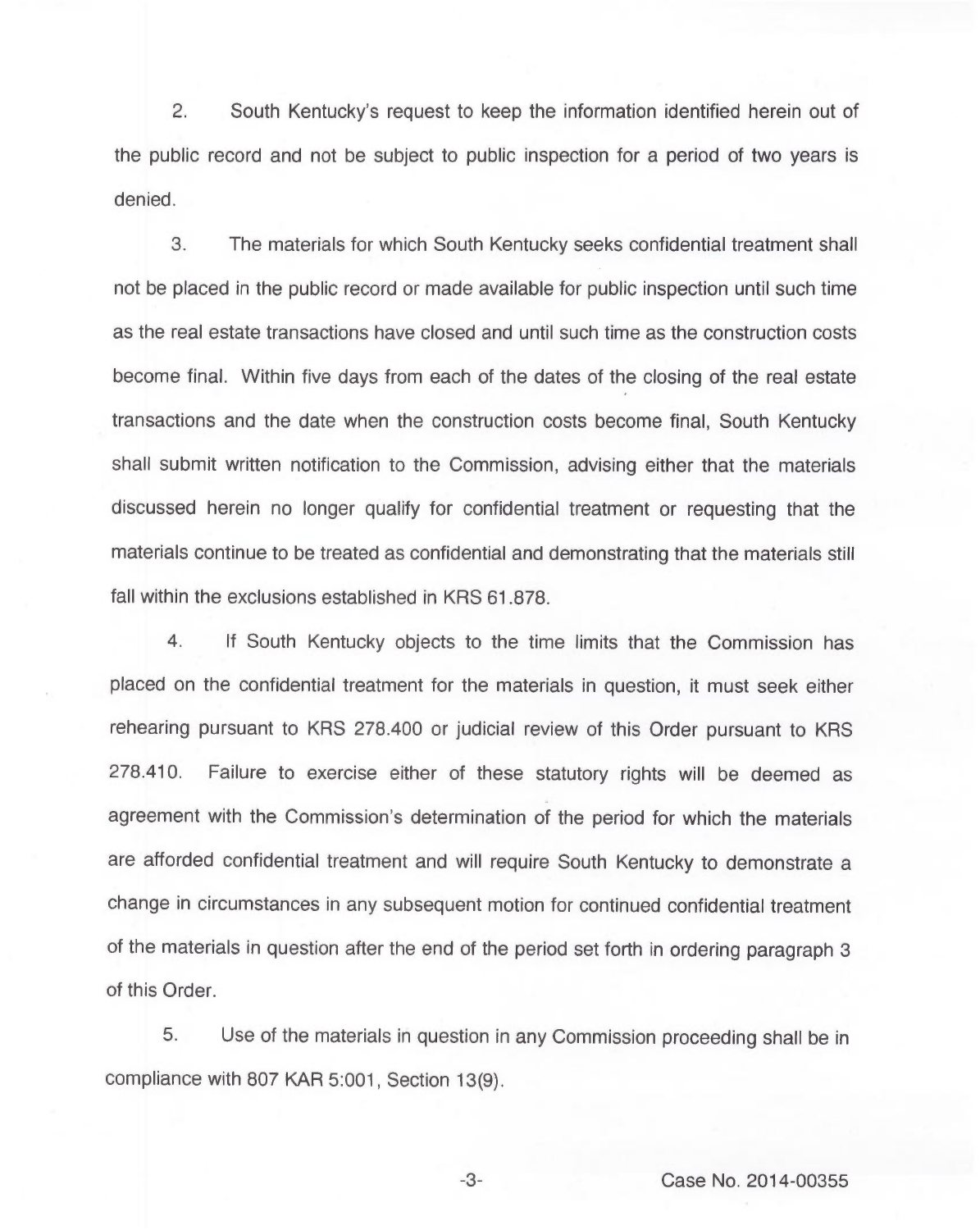6. lf a non-party to this proceeding requests to inspect materials granted confidential treatment by this Order and the period during which the materials have been granted confidential treatment has not run, South Kentucky shall have 20 days from receipt of written notice of the request to demonstrate that the materials still fall within the exclusions from disclosure requirements established in KRS 61.878. If South Kentucky is unable to make such demonstration, the requested materials shall be made available for inspection. Otherwise, the Commission shall deny the request.

7. The Commission shall not make the requested materials available for inspection for 20 days following an Order finding the materials no longer qualify for confidential treatment in order to allow South Kentucky to seek a remedy afforded by law.

> By the Commission ENTERED MAR 2 6 2015 KENTUCKY PUBLIC CE COMMISSION

ATTES Executive Director